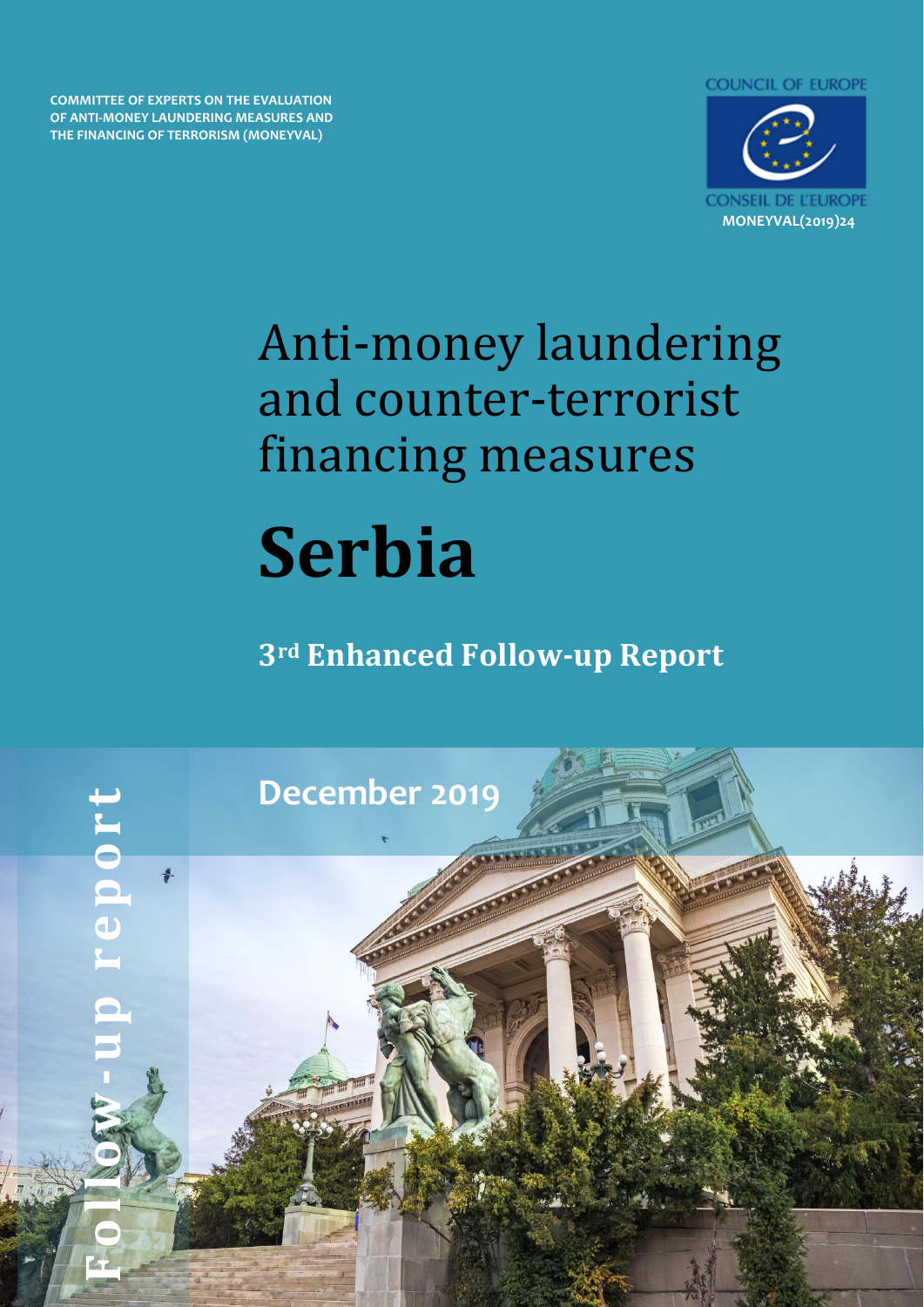All rights reserved. Reproduction is authorised, provided the source is acknowledged, save where otherwise stated. For any use for commercial purposes, no part of this publication may be translated, reproduced or transmitted, in any form or by any means, electronic (CD-Rom, Internet, etc.) or mechanical, including photocopying, recording or any information storage or retrieval system without prior permission in writing from the MONEYVAL Secretariat, Directorate General of Human Rights and Rule of Law, Council of Europe (F-67075 Strasbourg or [moneyval@coe.int\)](mailto:moneyval@coe.int)

The 3rd Enhanced Follow-up Report on Serbia was adopted by the MONEYVAL Committee at its 59th Plenary Session (Strasbourg, 3 – 6 December 2019).

**the Evaluation of Anti-Money Laundering Measures and the Financing of Terrorism** - **MONEYVAL** is a permanent monitoring body of the Council of Europe entrusted with the task of assessing compliance with the principal international standards to counter money laundering and the financing of terrorism and the effectiveness of their implementation, as well as with the task of making recommendations to national authorities in respect of necessary improvements to their systems. Through a dynamic process of mutual evaluations, peer review and regular follow-up of its reports, MONEYVAL aims to improve the capacities of national authorities to fight money laundering and the financing of terrorism more effectively.

**The Committee of Experts on**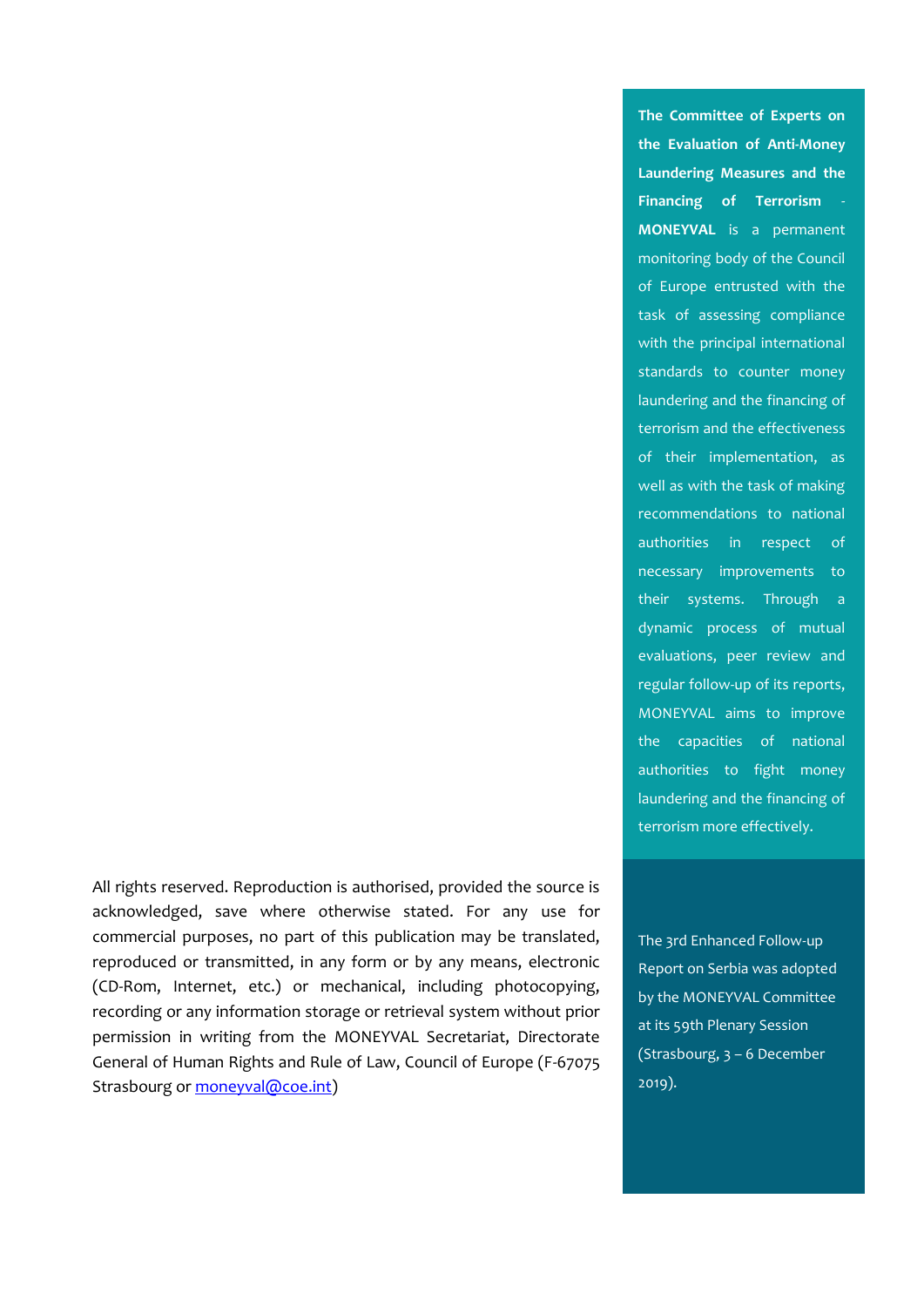# **CONTENTS**

| 3.1. Progress to address technical compliance deficiencies identified in the MER4<br>3.2. Progress on Recommendations which have changed since adoption of the MER7 |  |
|---------------------------------------------------------------------------------------------------------------------------------------------------------------------|--|
|                                                                                                                                                                     |  |
|                                                                                                                                                                     |  |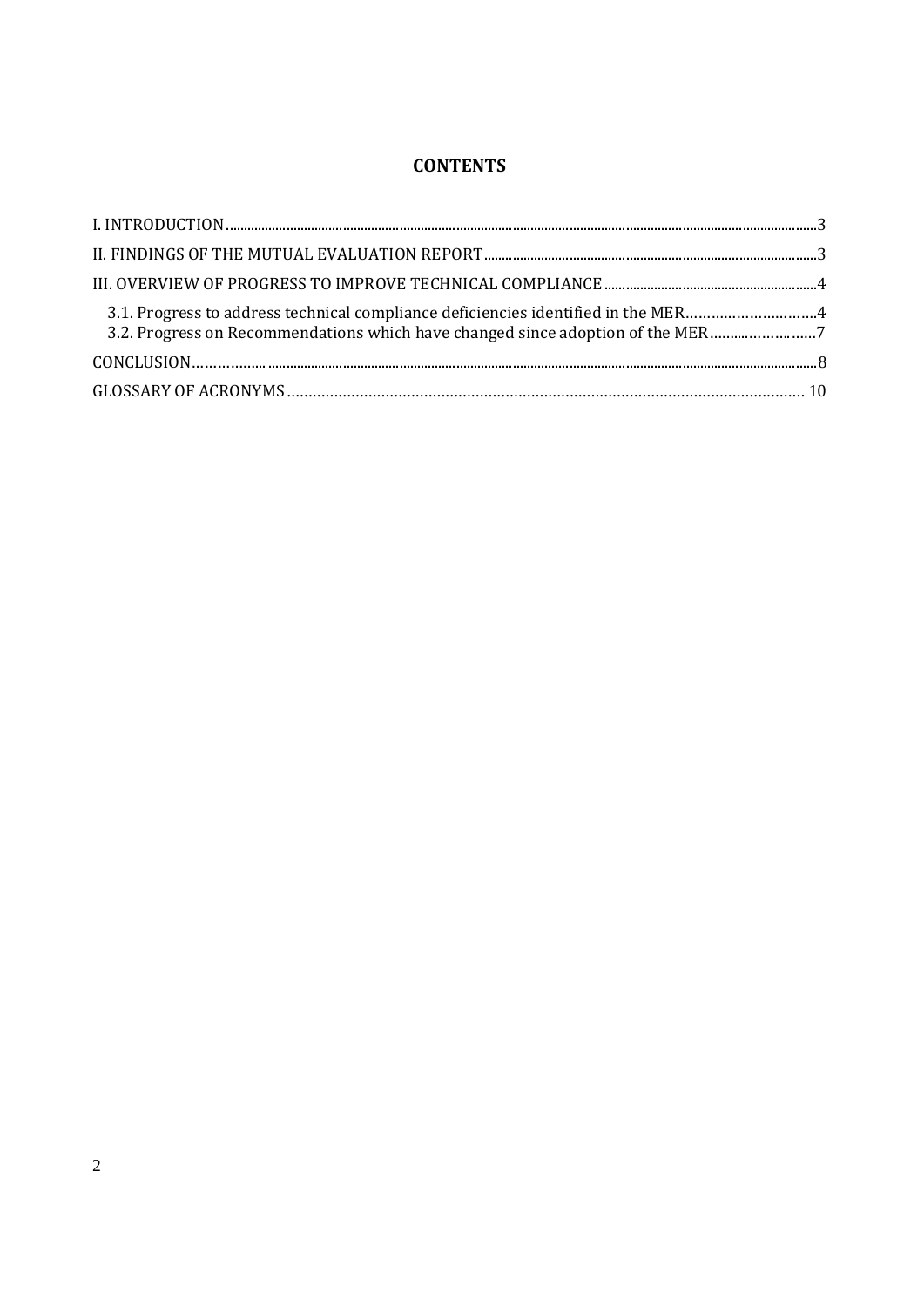# *Serbia: 3rd Enhanced Follow-up Report*

#### <span id="page-3-0"></span>**I. INTRODUCTION**

1. The mutual evaluation report (MER) of Serbia was adopted in April 2016. The report analyses the progress of Serbia in addressing the technical compliance (TC) deficiencies identified in its MER. Reratings are given where sufficient progress has been made. This report also analyses progress made in implementing new requirements relating to FATF Recommendations which have changed since Serbia's 2nd enhanced follow-up report was adopted. This concerns notably Recommendation 2. Overall, the expectation is that countries will have addressed most if not all TC deficiencies by the end of the third year from the adoption of their MER. This report does not address what progress Serbia has made to improve its effectiveness. A later follow-up assessment will analyse progress on improving effectiveness which may result in re-ratings of Immediate Outcomes at that time.

#### **II. FINDINGS OF THE MUTUAL EVALUATION REPORT**

2. The MER and the 2nd enhanced follow-up report rated Serbia as follows for technical compliance:

| R <sub>1</sub> | R <sub>2</sub> | R <sub>3</sub> | $\mathbf{R} 4$ | R <sub>5</sub> | R <sub>6</sub>  | R <sub>7</sub> | R <sub>8</sub> | R9         | <b>R10</b> |
|----------------|----------------|----------------|----------------|----------------|-----------------|----------------|----------------|------------|------------|
| LC             | LC             | LC             | LC             | LC             | PC              | LC             | PC             | LC         | LC         |
| <b>R11</b>     | <b>R12</b>     | <b>R13</b>     | <b>R14</b>     | <b>R15</b>     | R <sub>16</sub> | <b>R17</b>     | <b>R18</b>     | <b>R19</b> | <b>R20</b> |
| LC             | U              | LC             | LC             | LC             | LC              | U              | PC             | LC         | ◡          |
| <b>R21</b>     | <b>R22</b>     | <b>R23</b>     | <b>R24</b>     | <b>R25</b>     | <b>R26</b>      | <b>R27</b>     | <b>R28</b>     | <b>R29</b> | <b>R30</b> |
| C              | PC             | PC             | LC             | LC             | LC              | LC             | PC             | LC         | LC         |
| <b>R31</b>     | <b>R32</b>     | <b>R33</b>     | <b>R34</b>     | <b>R35</b>     | <b>R36</b>      | <b>R37</b>     | <b>R38</b>     | <b>R39</b> | <b>R40</b> |
| LC             | LC             | LC             | LC             | LC             | LC              | LC             | LC             | LC         | PC         |

#### **Table 1. Technical compliance ratings, December 2019**

*Note:* There are four possible levels of technical compliance: compliant (C), largely compliant (LC), partially compliant (PC), and non-compliant (NC).

*Source*: Serbia Mutual Evaluation Report, April 2016, [https://rm.coe.int/anti-money-laundering-and-counter-terrorist](https://rm.coe.int/anti-money-laundering-and-counter-terrorist-financing-measures-serbia-/1680715fdb)[financing-measures-serbia-/1680715fdb.](https://rm.coe.int/anti-money-laundering-and-counter-terrorist-financing-measures-serbia-/1680715fdb) Serbia 2nd Enhanced Follow-up Report, December 2018, [https://rm.coe.int/committee-of-experts-on-the-evaluation-of-anti-money-laundering-measur/1680931ea5.](https://rm.coe.int/committee-of-experts-on-the-evaluation-of-anti-money-laundering-measur/1680931ea5)

3. Given the results of the MER, Serbia was placed in enhanced follow-up1. The first enhanced follow-up report submitted by Serbia was discussed at the 54th Plenary meeting in September 2017. Serbia did not seek any re-ratings when it submitted the first follow-up report, which was tabled for information only. The second enhanced follow-up report submitted by Serbia was discussed at the 57th Plenary meeting in December 2018. The Plenary invited Serbia to submit a third enhanced follow-up report for the 59th MONEYVAL Plenary in December 2019.

4. The assessment of Serbia's request for technical compliance re-ratings and the preparation of this report were undertaken by the following Rapporteur teams (together with the MONEYVAL Secretariat):

<sup>1</sup> Regular follow-up is the default monitoring mechanism for all countries. Enhanced follow-up involves a more intensive process of follow-up. This is intended to be a targeted but more comprehensive report on the countries/territories' progress, with the main focus being on areas in which there have been changes, high risk areas identified in the MER or subsequently and on the priority areas for action.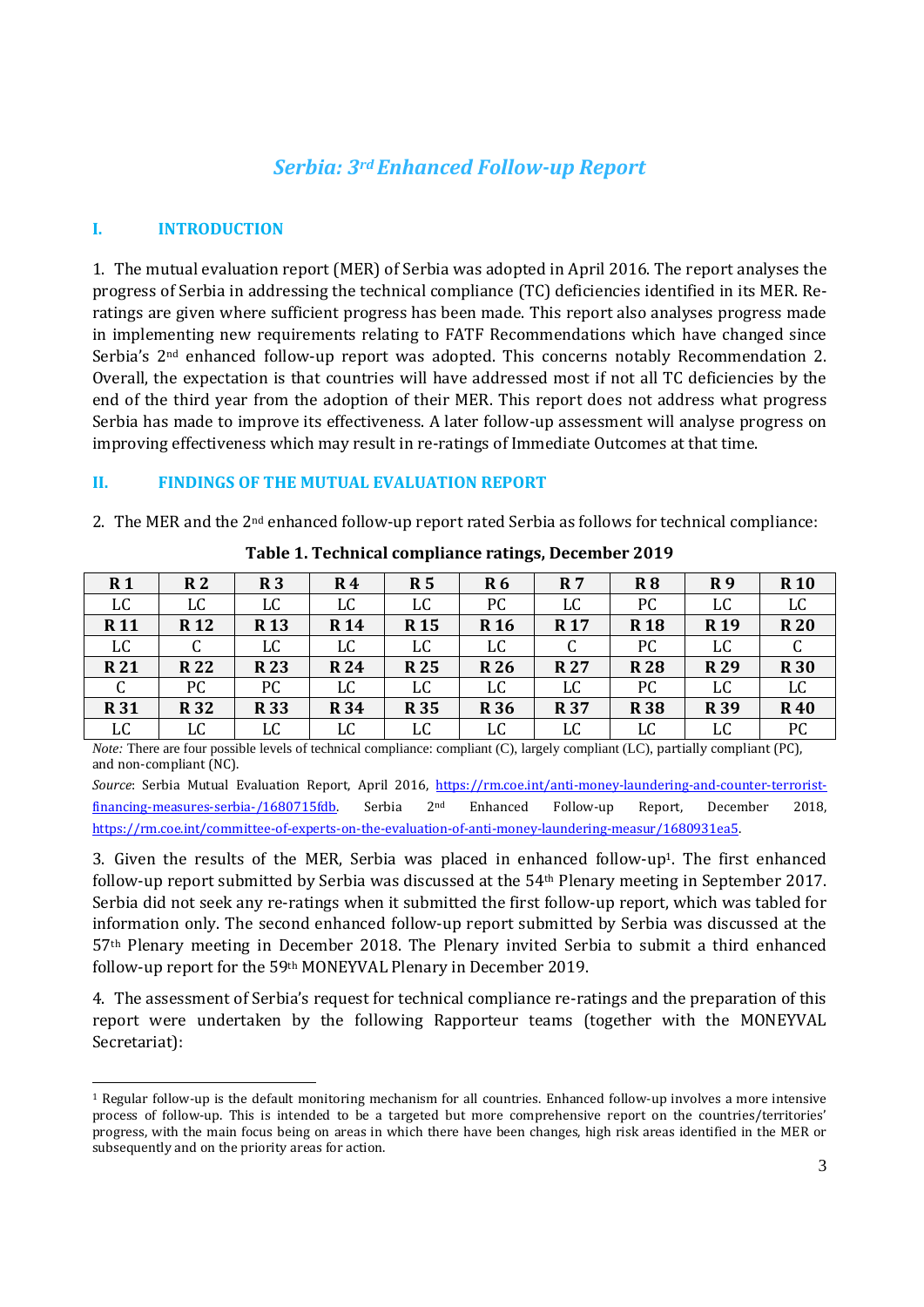- Bulgaria
- **Italy**

5. Section III of this report summarises the Serbia's progress made in improving technical compliance. Section IV sets out the conclusion and a table showing which Recommendations have been re-rated.

#### **III. OVERVIEW OF PROGRESS TO IMPROVE TECHNICAL COMPLIANCE**

6. This section summarises the progress made by Serbia to improve its technical compliance by:

a) Addressing the technical compliance deficiencies identified in the MER, and

b) Implementing new requirements where the FATF Recommendations have changed since the 2nd enhanced follow-up report was adopted (Recommendation 2).

## **3.1. Progress to address technical compliance deficiencies identified in the MER**

7. Serbia has made progress to address the technical compliance deficiencies identified in the MER. As a result of this progress, Serbia has been re-rated on three Recommendations (Recommendations 6, 8 and 18).

## *Recommendation 6 (Originally rated PC – re-rated LC)*

8. In its  $5<sup>th</sup>$  round MER, Serbia was rated PC in the light of the following deficiencies: a) the framework for the implementation of UNSCRs 1267, 1373 and 1988 did not cover all the requirements; b) the framework for designation and freezing did not ensure that measures were taken without delay.

9. According to the information and additional materials provided by Serbia, deficiencies identified in sub-criteria a-e of c.6.1, sub-criteria b of c.6.2, c.6.4, sub-criteria c-e of c.6.5 and sub-criteria a, c-e, g of c.6.6 were addressed by amendments to the relevant legal provisions and practical measures.

10. Whilst the Government now decides on a proposal for designation made by another country without obtaining the opinions of relevant state authorities (addressing the deficiency highlighted in the MER under c.6.2(c)), the Law on the Freezing of Assets (LFA) requires this decision to be taken in the "shortest time possible" which may not always be "prompt". Accordingly, whilst this is considered to be a minor shortcoming, consideration should be given to a respective legislative amendment.

11. Moreover, with respect to c.6.5(b), there are uncertainties whether the LFA covers most categories of funds or other assets described under c.6.5(b). The Serbian authorities are of the view that the definition provided in the LFA is sufficiently wide to encompass all the categories of property set out in c.6.5(b), particularly since the definition of property (assets) within the meaning of the LFA does not make a difference between the concepts of ownership, co-ownership, possession or co-possession.

12. However, this review is not clear how the Law could apply to funds or other assets that are jointly owned in practice, considering that there are no cases that could support Serbia's position.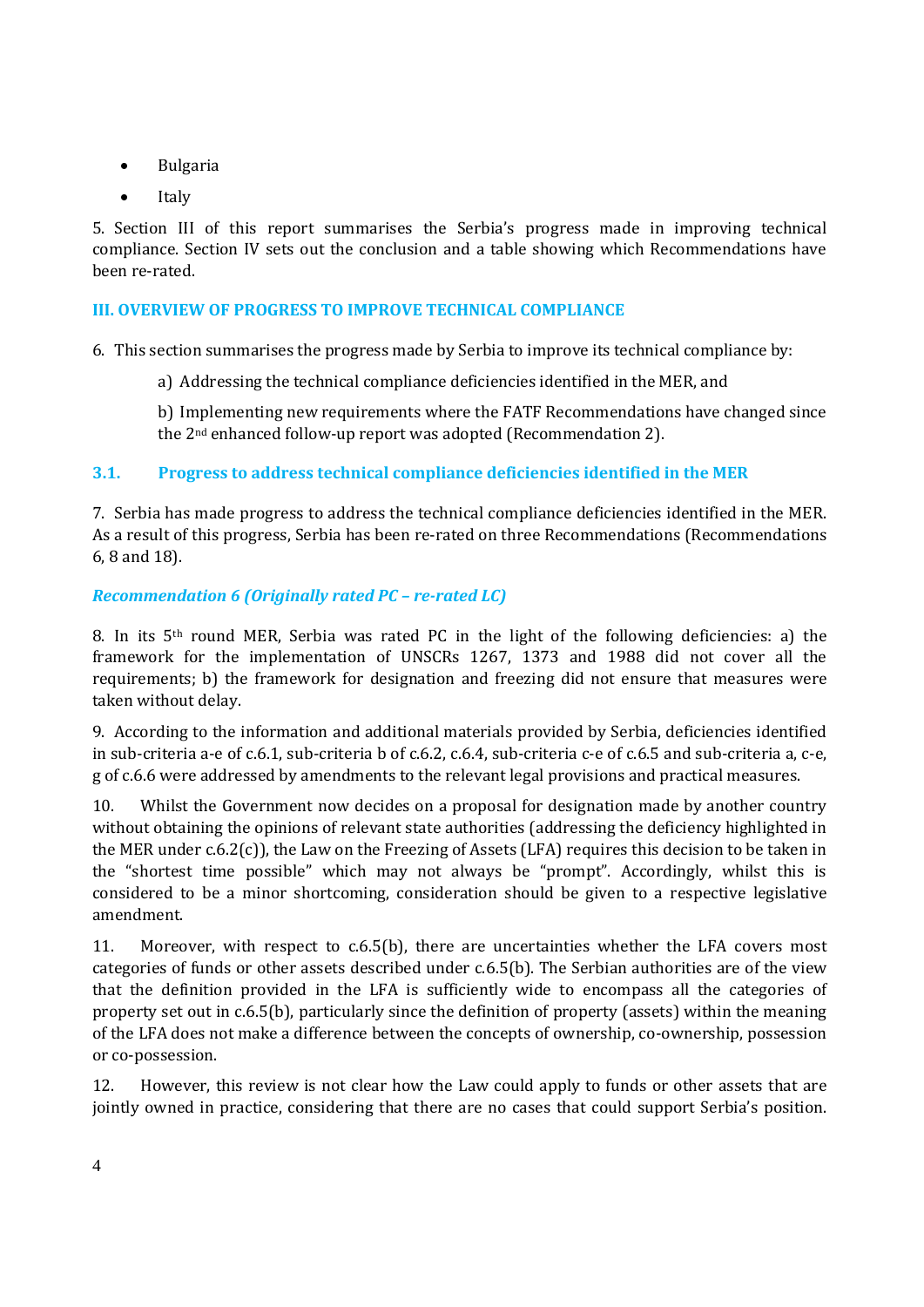While this uncertainty is of a minor nature, it is suggested that the assessment team looks at this issue more closely in the 5<sup>th</sup> year follow-up assessment.

13. In general, based on the provided information and clarifications, it can be concluded that Serbia has taken the necessary steps to remedy almost all deficiencies identified in the  $5<sup>th</sup>$  round MER. On that basis, **Serbia is re-rated as LC with R.6.**

#### *Recommendation 8 (Originally rated PC – re-rated LC)*

14. In its 5<sup>th</sup> round MER, Serbia was rated PC with R.8. In June 2016, R.8 and its Interpretive Note were significantly revised rendering the analysis of R.8 in Serbia's  $5<sup>th</sup>$  round MER obsolete.

15. At the time of the 1st enhanced follow-up report, the subset of NPOs that fall within the FATF definition of NPOs was identified as encompassing associations, foundations and endowments. The authorities have conducted a review of the NPO sector vulnerabilities to FT, which has resulted in the production of a document entitled "Exposure of the non-profit sector in the Republic of Serbia to the risk of terrorist financing" adopted by the inter-agency Permanent Joint Coordination Group on Terrorism in May 2018. The document was based on data maintained by the authorities involved in the assessment, data held by the Serbian Business Registers Agency, independent sources, as well as studies and research conducted by relevant organisations dealing, *inter alia*, with the phenomenon of terrorism and its links with the NPO sector. Part III of the document identified vulnerabilities and gaps related to the NPO sector and Part IV identified high-risk NPOs in Serbia.

16. However, the document was confidential and could not be reviewed for the purposes of the previous FUR.

17. For the purpose of this FUR (in particular regarding c.8.1(a)), Serbia has not provided the document itself. Nevertheless, the Serbian authorities provided an explanation on the features of NPOs that make them vulnerable to FT abuse. These features were identified as a result of the review. The authorities explained that a greater risk of abuse for FT purposes is posed by NPOs which operate in specific geographical areas. However, the geographical links were not the only factors used to identify vulnerable NPOs. With respect to the revised c.8.1(b), while no document was provided to this review, Serbia has provided information and additional clarifications on the specific nature of threats and how terrorist actors could abuse those NPOs. This work was part of the NRA and the FT typologies.

18. Regarding c.8.2(a), Serbia has policies to provide transparency in the setting-up and activities of some NPOs in order to promote accountability, integrity and public confidence in the administration and management of the sector. The efforts made by the Serbian authorities are also supplemented by various self-regulatory initiatives taken by the NPOs.

19. With respect to the revised c.8.2(b), the Serbian authorities continue providing outreach to the NPO sector on FT-related matters, including through the presentation of the 2018 NRA findings, FT typologies and activities to familiarise the NPO sector with the UN TFS.

20. The Government Office for Cooperation with Civil Society reaches out to donors of NPOs through awareness and educational activities. The office has established regular communication and coordination with the numerous donor organisations in Serbia which have been targeted for this purpose alongside other civil society organisations.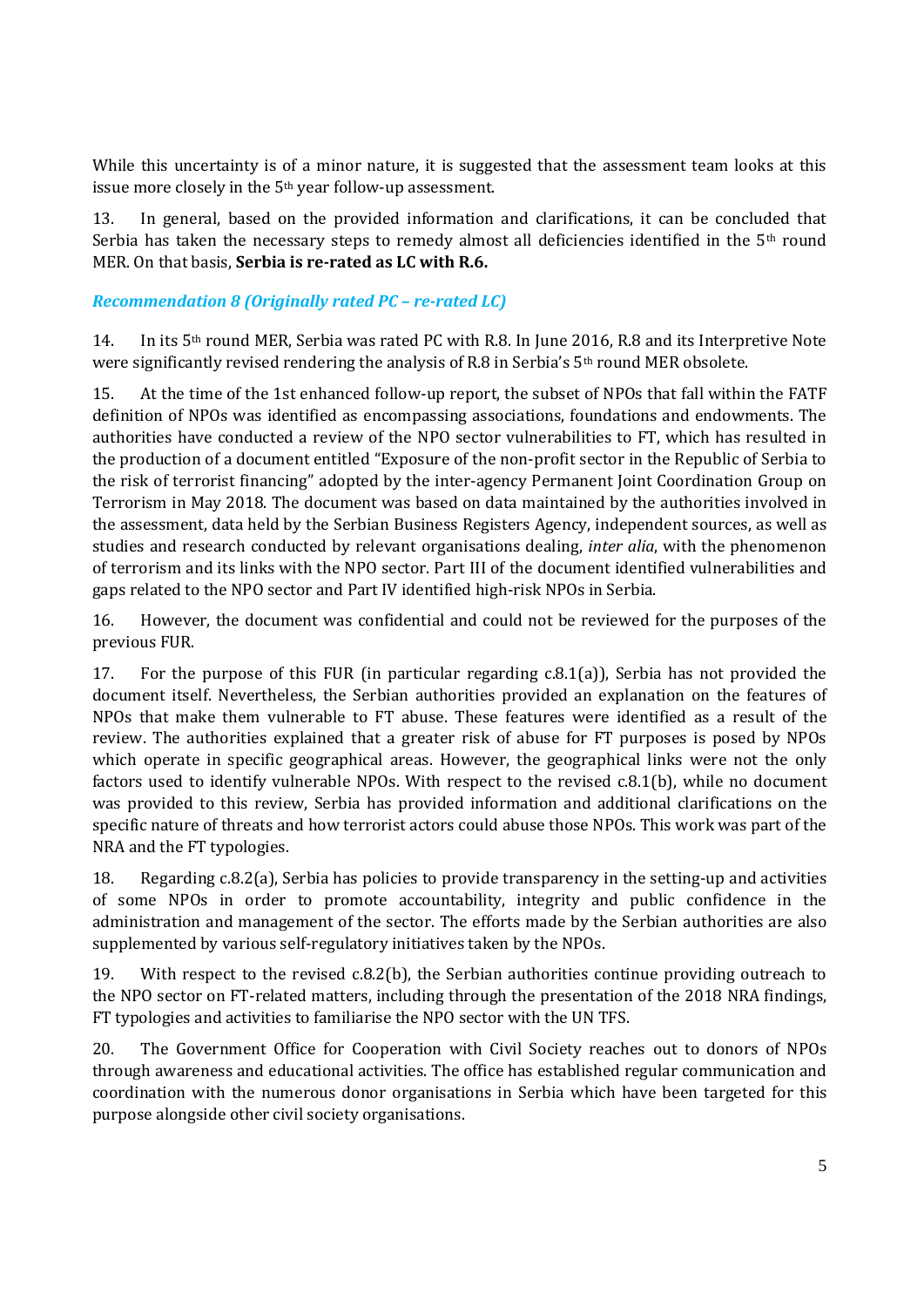21. With respect to the revised c.8.2(c), the AML/CFT Coordination Body initiated cooperation with major NPOs which resulted in a FT vulnerability self-evaluation questionnaire and a subsequent analysis of the replies. These however do not reflect on any best practices to address the FT risk and vulnerabilities and thus protect them from abuse.

22. In the 2<sup>nd</sup> FUR, Serbia reported that all registered NPOs are legal persons and, as such, are required to open and maintain a payment account with a payment service provider. However, no other additional measures have been taken to encourage the practical use of regulated financial channels.

23. Regarding c.8.3, the Working Group for supervisory inspection of the NPO sector (established by the Coordination Commission for Supervisory Inspection) developed a document called "Procedures and Criteria for Supervising NPOs". These procedures introduce steps in preparing and developing a plan for consolidated supervision of NPOs, as well as exercising consolidated supervision and related reporting, based on a number of criteria for targeting NPOs. Some of the criteria that were made available contained FT risk-related elements. The other set of criteria remains confidential and thus was not provided.

24. With respect to revised  $c.8.4(a)$ , the Serbian authorities noted that in order to exercise effective supervision and coordinate the work of inspectional services, the above-mentioned Working Group for supervisory inspection of the NPO sector was established by the Coordination Commission for Supervisory Inspection. The latter is an inter-agency coordination body, tasked with aligning and coordinating the work of inspections and enhancing the effectiveness of supervisory inspection through aligning plans of supervisory inspections and training programmes, promoting the information exchange and professional and ethical standards of inspectors, monitoring and evaluation of inspections and supervision.

25. At the initiative of the Working Group for Supervision of NPOs, supervision was exercised over a total of 36 NPOs during the period November 2018 to June 2019.

26. With respect to the revised c.8.4(b), there are effective, proportionate, and dissuasive sanctions for the violation of NPO-related obligations. These include imprisonment, fines, cancellation of the Tax ID Number, striking off the NPO, as well as prohibition of activities of an endowment or a foundation (see Article 13 and 14 of the Law on Centralised Records of Beneficial Owner; Articles 72-74 of the Law on Associations; Articles 52, 62-65 of the LFE).

27. With respect to c.8.5(a), despite the fact that Serbia established different coordinating bodies, it is unclear how these inter-agency groups ensure effective co-operation, co-ordination and information-sharing at all levels of appropriate authorities and organisations.

28. With respect to c.8.5(c), NPOs in Serbia are required to maintain business records and prepare financial reports. They are also subject to financial report audits. The Serbian Business Registers Agency (SBRA) maintains the register of NPOs (which includes the name of the NPO; details concerning management, founders and areas of work; as well as financial reports).

29. With respect to the revised c.8.5(d), the Working Group for supervisory inspection of the NPO sector has established a coordination mechanism with the competent authorities involved in preventive or investigative activities, for both operational purposes and for the purposes of monitoring and responding to risks identified.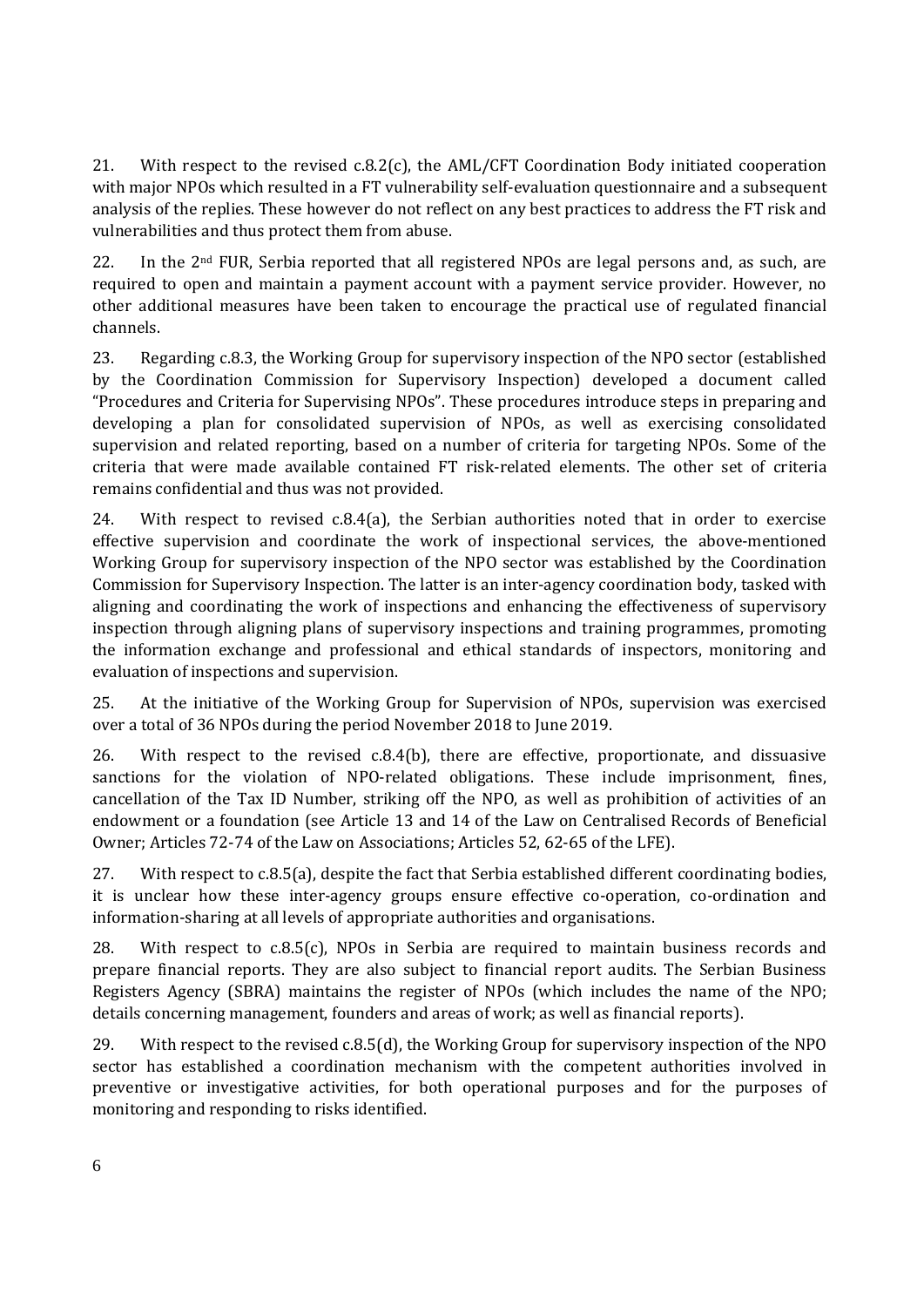30. Serbia has meanwhile addressed most of the deficiencies under R. 8, with only minor deficiencies remaining. **On that basis, Serbia is re-rated as LC with R.8.**

## *Recommendation 18 (Originally rated PC – Re-rated to C)*

31. In its 5th round MER, Serbia was rated PC with R.18 (c.18.1 and 18.3 were rated met and c.18.2 partly met). In the 2<sup>nd</sup> enhanced follow-up, the deficiency in relation to c.18.2 was assessed as partly met. The Serbian AML/CFT Law provided that obliged entities which are a part of an international group shall apply programmes and procedures relevant for the whole group, including the procedures for the exchange of information for the purpose of customer due diligence actions, mitigation and elimination of the ML/FT risk, as well as other actions and measures with the aim of preventing ML and FT. The provision was limited to "international groups" and does not define such groups.

32. In August 2019, the National Bank of Serbia (NBS) amended its Guidelines for the application of the provisions of the AML/CFT Law for its obliged entities to provide for group-wide programmes against ML/FT applicable to all branches and majority-owned subsidiaries of a financial group (i.e. not only limited to international groups). The NBS Guidelines apply to all financial institutions covered under the FATF Recommendations and are of a binding nature.

33. The concerns expressed in the  $2<sup>nd</sup>$  FUR with regard to the narrow scope of the exchange of information (which was limited to unusual, suspicious transactions or activities) are also addressed by the 2019 NBS Guidelines (Section 19a, paragraph 5, bullet points 2 and 3). In particular, groupwide programmes shall contain procedures for obtaining information and data on clients, accounts and transactions from members of the financial group, branches and other business units of members of the group and majority-owned subordinated companies of members of the group, in relation to the performance of the compliance function, internal audit and AML/CFT at the group level, when this is necessary for the purpose of performing activities relating to the prevention of ML/FT.

34. As regards c.18.2(c), the NBS Guidelines (Section 19a, paragraph 5, bullet point 4) provide for appropriate mechanisms to protect the confidentiality of information and data exchanged and used at the level of the group of companies, including the mechanisms to prevent tipping-off.

35. Serbia has made significant progress under R.18 by addressing all outstanding deficiencies under C.18.2. **On that basis, Serbia is re-rated as C with R.18**.

## **3.2. Progress on Recommendations which have changed since adoption of the MER**

36. Since the adoption of Serbia's  $2<sup>nd</sup>$  enhanced follow-up report, the FATF has amended R.2. This section considers Serbia's compliance with the new requirements and progress in addressing deficiencies identified in the MER in relation to this Recommendation.

## *Recommendation 2 (originally rated LC – no re-rating)*

 $37.$  In its  $5<sup>th</sup>$  round MER, Serbia was rated LC with R.2 in a deficiency related to the cooperation and coordination mechanisms in place to combat the financing of proliferation of WMD.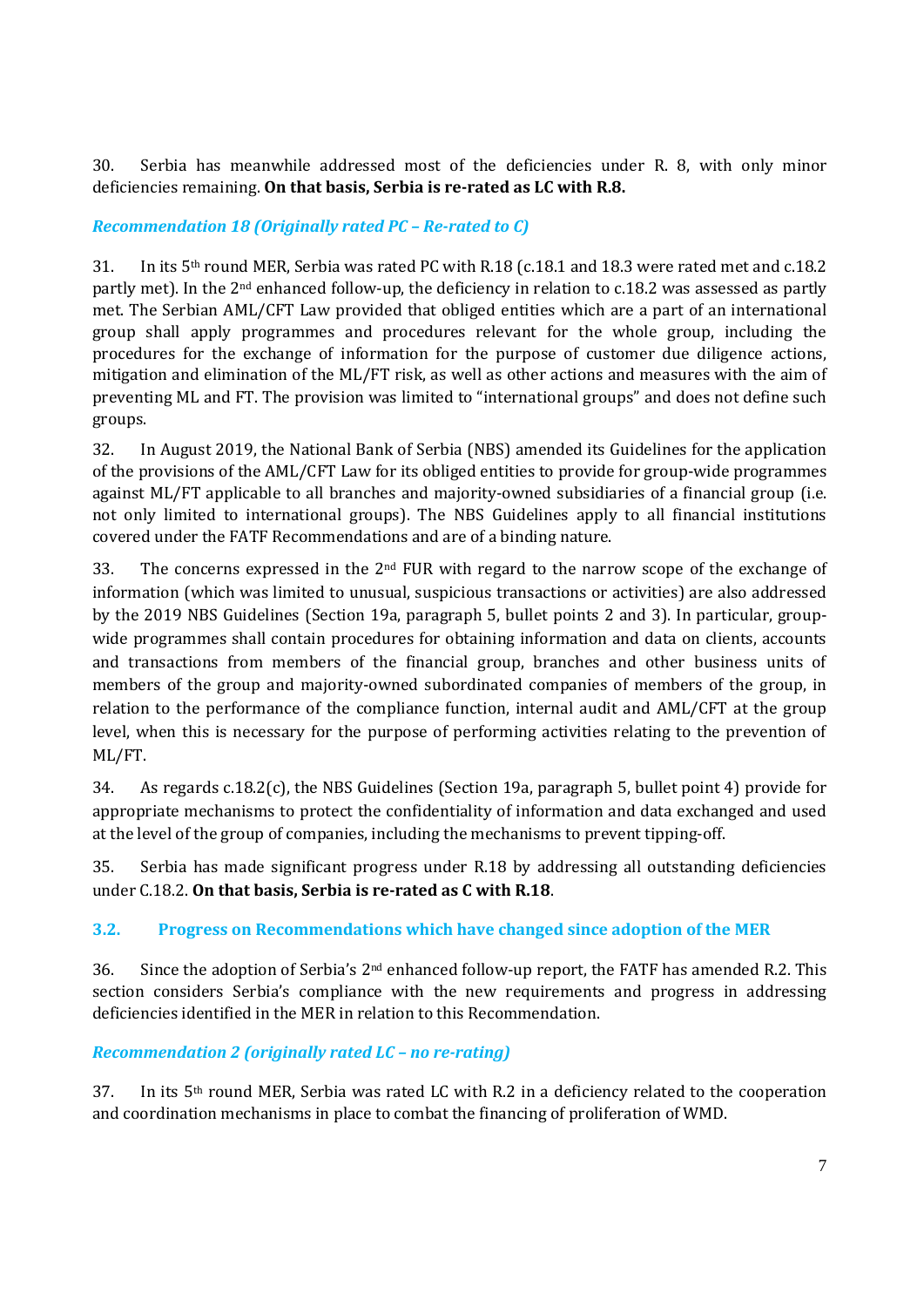38. The FATF Methodology for assessing R.2 was amended in October 2018 to ensure compatibility of AML/CFT requirements and data protection and privacy rules, and to promote domestic inter-agency information sharing among competent authorities. Consequently, c.2.3 was amended and a new c.2.5 was added.

39. According to the information provided by the Serbian authorities, it can be concluded that Serbia has relevant mechanisms to allow competent authorities to exchange information domestically with each other concerning the development and implementation of AML/CFT policies and activities.

40. At the policymaking level: The Coordination Body for the Prevention of ML and FT regularly reviews the effectiveness of interagency cooperation and information exchange and provides recommendations for improvements.

41. In addition, Serbia also provided case examples to show that issues related to the exchange of information are discussed at meetings of different working groups and task forces.

42. At the operational level: According to paragraph 3 of Article 71 of the AML/CFT, LEAs and supervisors are required to regularly provide the Administration for the Prevention of Money Laundering (APML) with the relevant data and information related to, *inter alia*, administrative sanctions, ML/FT cases, seized/confiscated property.

43. In addition, Serbia provided relevant provisions of agreements signed between the Serbian competent authorities that empower them to the exchange of information.

44. With respect to c.2.5, Serbia explained that, in order to ensure the compatibility of AML/CFT requirements with Data Protection and Privacy rules, formal and informal consultations are carried out, including with the Commissioner for Information of Public Importance and Personal Data Protection. In particular, such consultations include the discussion of draft amendments to the AML/CFT Law to ensure that they are in line with data protection requirements.

45. Serbia meets the requirements of c.2.3 and c.2.5. **On that basis, R.2 remains LC**.

#### **4. CONCLUSION**

46. Overall, Serbia has made progress in addressing the TC deficiencies identified in its  $5<sup>th</sup>$  Round MER and has been re-rated on three Recommendations: Recommendations 6 and 8 (initially rated as PC) are re-rated as LC and Recommendation 18 (initially rated as PC) is re-rated as C. Further steps have been taken to improve compliance with the other Recommendations, including those Recommendations that have been revised since the adoption of the MER, but some gaps remain. Serbia is encouraged to continue its efforts to address the remaining deficiencies.

**47.** Overall, in light of the progress made by Serbia since its MER was adopted, its technical compliance with the FATF Recommendations has as follows:

| R <sub>1</sub> | R <sub>2</sub> | R 3        | R4         | R <sub>5</sub> | R6          | R <sub>7</sub> | R8         | R9              | <b>R</b> 10 |
|----------------|----------------|------------|------------|----------------|-------------|----------------|------------|-----------------|-------------|
| LC             | LC             | LC         | LC         | LC             | LC          | LC             | LC         | LC              | ыu          |
| <b>R11</b>     | <b>R12</b>     | <b>R13</b> | <b>R14</b> | <b>R15</b>     | <b>R</b> 16 | <b>R17</b>     | <b>R18</b> | R <sub>19</sub> | <b>R20</b>  |
| LC             |                | LC         | LC         | LC             | LC          |                |            | LC              |             |
| <b>R21</b>     | <b>R22</b>     | <b>R23</b> | <b>R24</b> | <b>R25</b>     | <b>R26</b>  | <b>R27</b>     | <b>R28</b> | <b>R29</b>      | <b>R30</b>  |
|                | PC             | PC         | LC         | LC             | LC          | LC             | PC         | LC              | υu          |

**Table 2. Technical compliance with re-ratings, December 2019**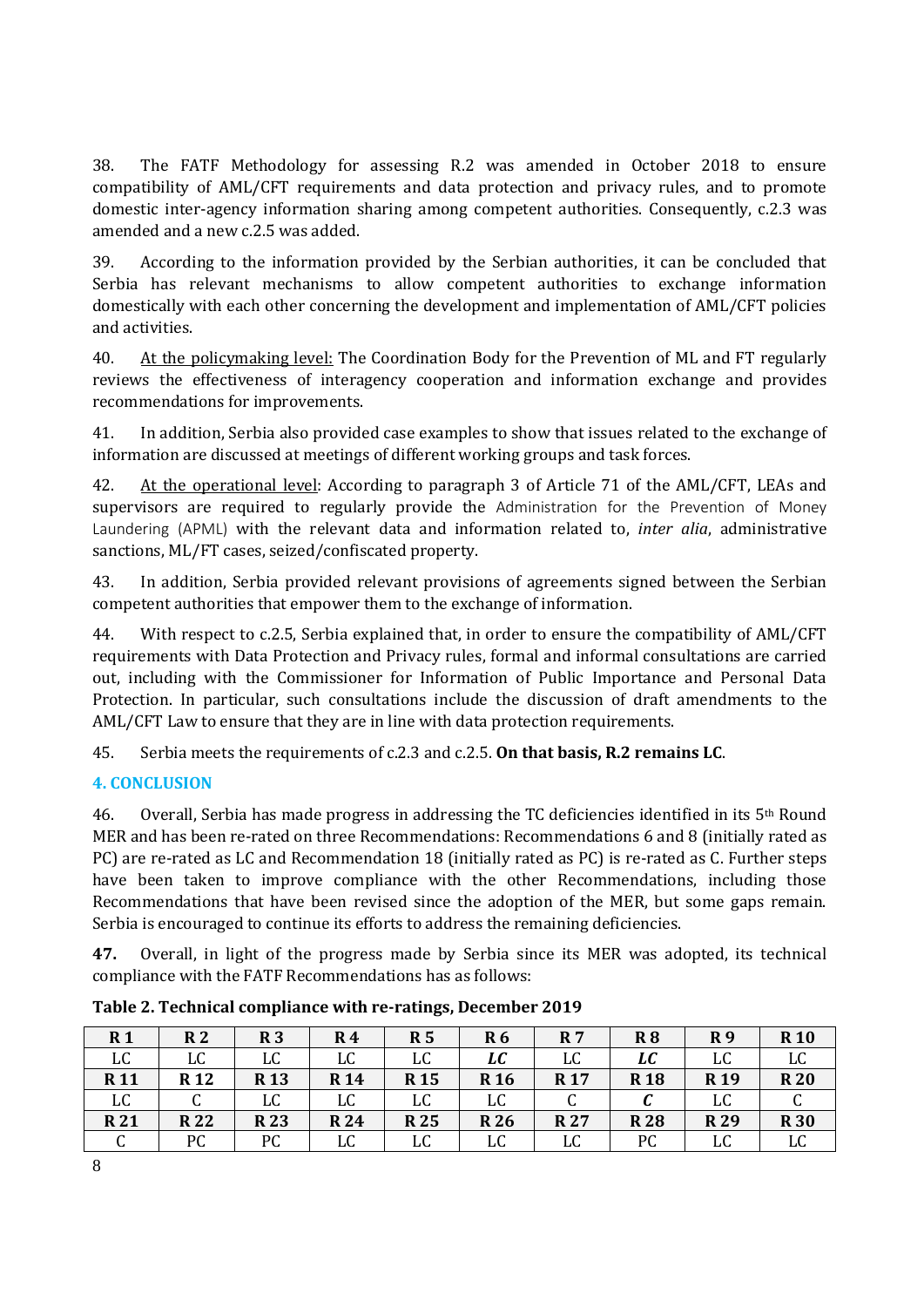| <b>R31</b> | ר ר<br>N JZ | D 22<br>R JJ | <b>R34</b> | <b>R35</b> | <b>R36</b> | דכ ם<br>r o | <b>R38</b> | <b>R39</b> | <b>R40</b> |
|------------|-------------|--------------|------------|------------|------------|-------------|------------|------------|------------|
| ച്ച        | പ്പ         | ப∪           | ப∪         | ыu         | പ്പ        | புப         | υu         | ப∪         | DC         |

*Note:* There are four possible levels of technical compliance: compliant (C), largely compliant (LC), partially compliant (PC), and non-compliant (NC).

48. Serbia will remain in enhanced follow-up and will continue to report back to MONEYVAL on progress to strengthen its implementation of AML/CFT measures. Serbia is expected to report back at the first Plenary meeting of 2021.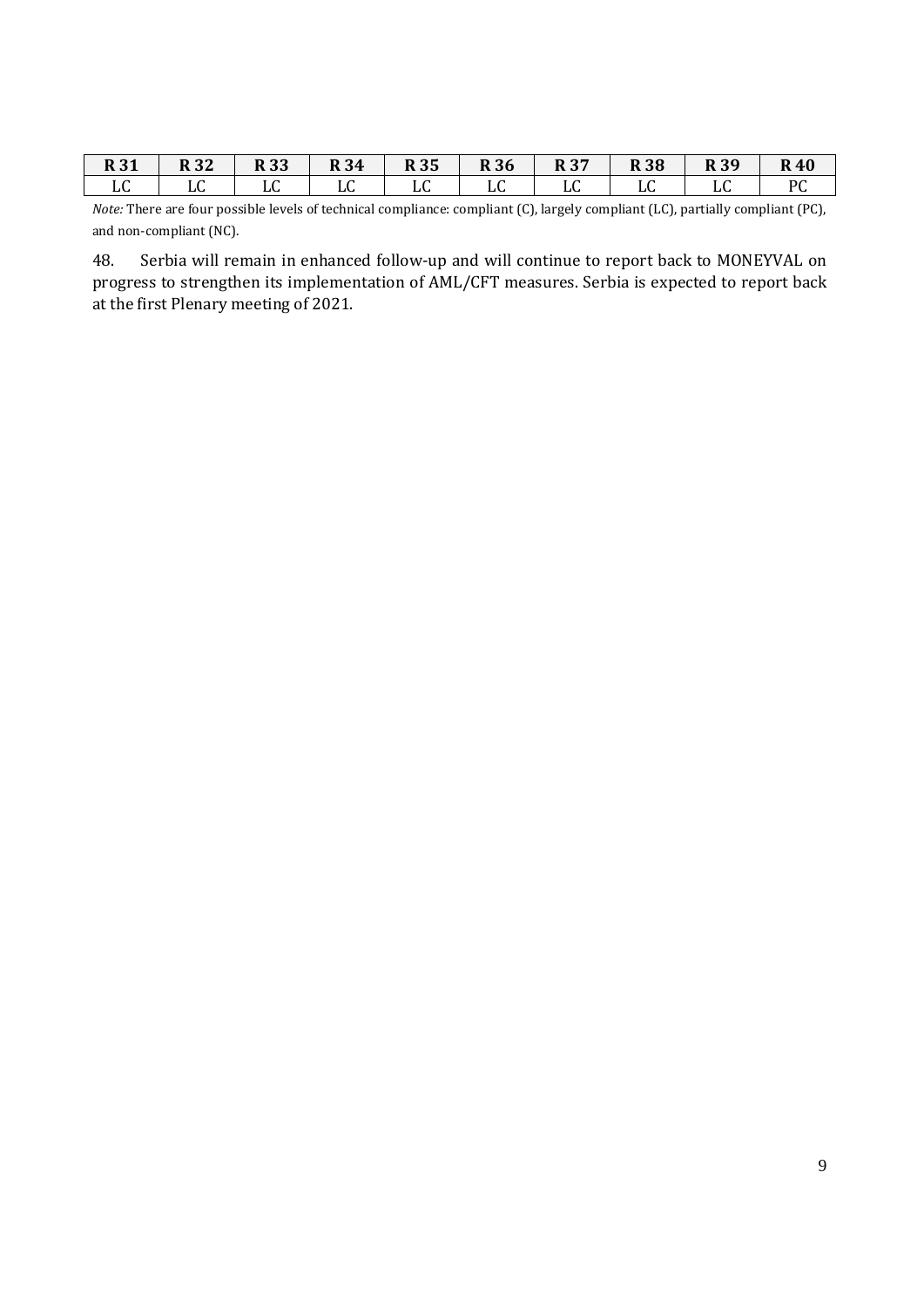## **GLOSSARY OF ACRONYMS**

| AML              | Anti-money laundering                              |
|------------------|----------------------------------------------------|
| <sub>BO</sub>    | Beneficial ownership                               |
| CDD              | Customer due diligence                             |
| <b>CFT</b>       | Countering the financing of terrorism              |
| <b>DNFBP</b>     | Designated non-financial business and professions  |
| <b>FI</b>        | <b>Financial institutions</b>                      |
| FT               | Financing of terrorism                             |
| <b>HFIU</b>      | Hungarian Financial Intelligence Unit              |
| LC               | Largely compliant                                  |
| ML               | Money laundering                                   |
| NGO <sub>s</sub> | Non-governmental organisations                     |
| <b>NPOs</b>      | Non-profit organisations                           |
| <b>NRA</b>       | National risk assessment                           |
| PC.              | Partially compliant                                |
| PF               | Proliferation financing                            |
| R                | Recommendation                                     |
| <b>STR</b>       | Suspicious transaction report                      |
| <b>TFS</b>       | Targeted financial sanctions                       |
| <b>UNSCR</b>     | <b>United Nations Security Council Resolutions</b> |